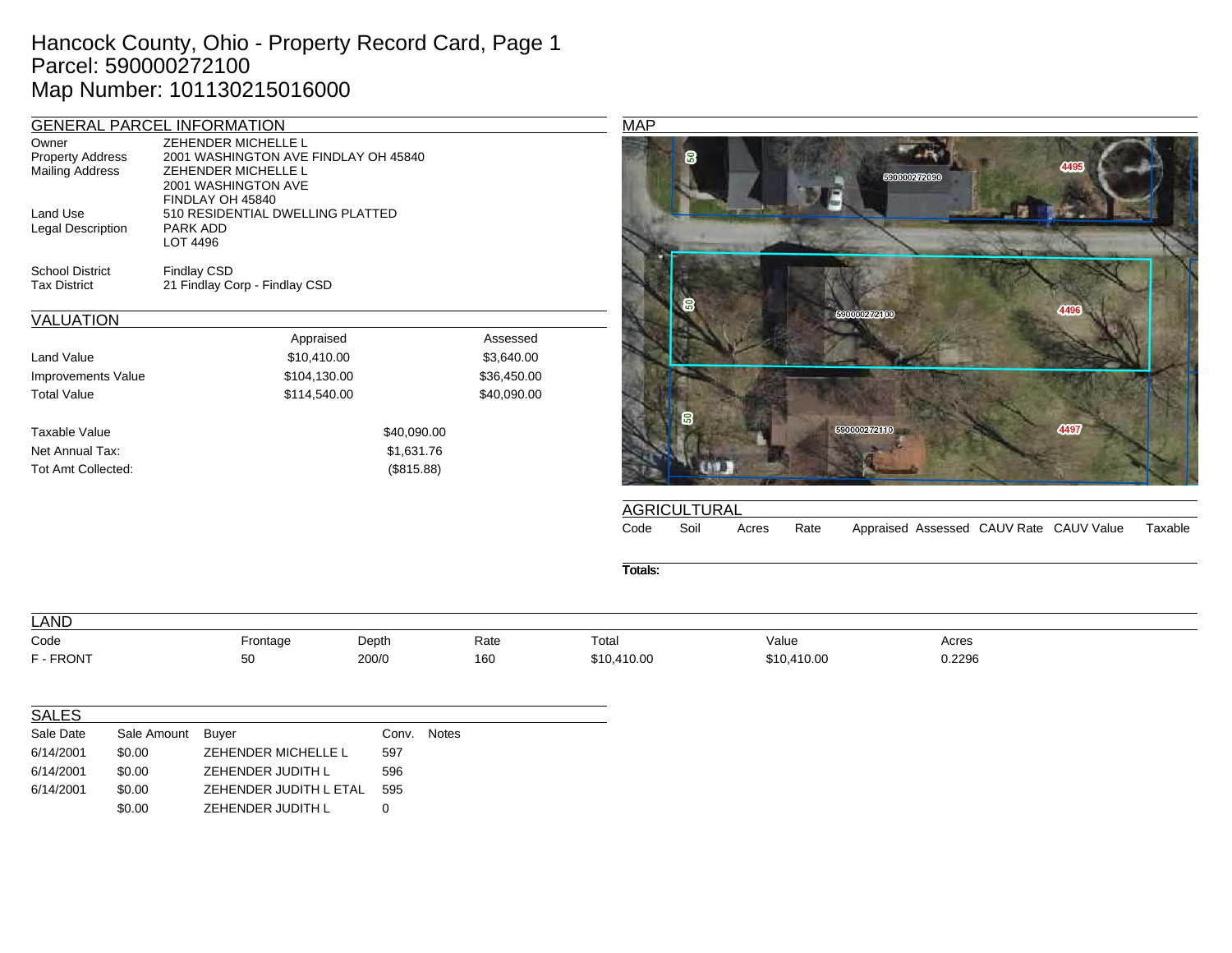| <b>COMMENTS</b> |                                                                                                                                                       |
|-----------------|-------------------------------------------------------------------------------------------------------------------------------------------------------|
| Type            | Description                                                                                                                                           |
| Back of Card    | 07 NC RMV DWLG 966 SF & ADD DWLG 1160 SF PER DR 1/24/07: 07 NC ADD 1 FULL BATH PER CB-41 1/24/07. 10 CHG DWLG COND FROM A TO G PER REVIEW16 REVAL CHG |